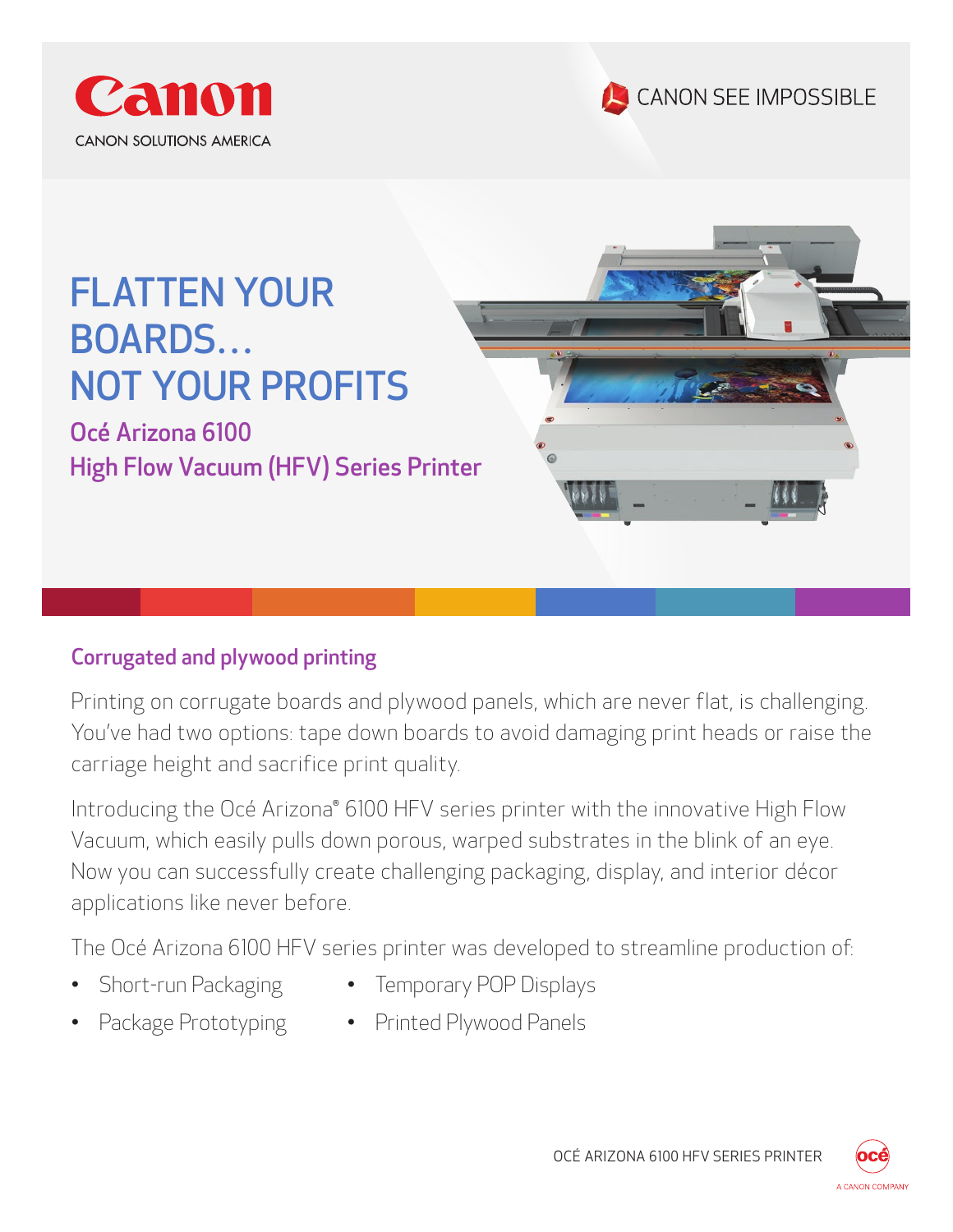

#### Reduce production times by 50% or more

The measures taken to restrain warped boards for printing can result in setup times that are longer than the time it takes to print the board. On current flatbed systems, taping down an unruly 4 x 8 foot plywood board can take more than three minutes, while printing it on an Océ Arizona 6100 series printer with High Flow Vacuum takes less than two minutes. As a result, the total production time to produce 30 4 x 8 foot boards on an Océ Arizona 6100 HFV series printer would be less than an hour, while on systems that require boards to be taped down — just the time needed to tape down the 30 boards — could be well over an hour.



#### Features

This award-winning system combines the following:

- High Flow Vacuum producing up to 15 times the airflow of existing systems.
- New table with 250,000 air holes for maximum hold down.
- A productive pneumatic pin registration system for quickly and accurately loading boards.
- Oversized 8.1 foot x 10.1 foot maximum print area.
- Print speeds of up to 1,668 sq. ft. or 33 boards per hour with high print quality and density.
- Automated Printhead Maintenance System for "hands-free" cleaning of printheads.
- Océ VariaDot® technology featuring award-winning image quality, which is capable of producing sharp image detail and dense uniform solid colors.
- Built-in White Ink printing with the Océ Arizona 6170 HFV printer.
- Introducing light magenta and light cyan inks to provide optimized print quality at high speeds.



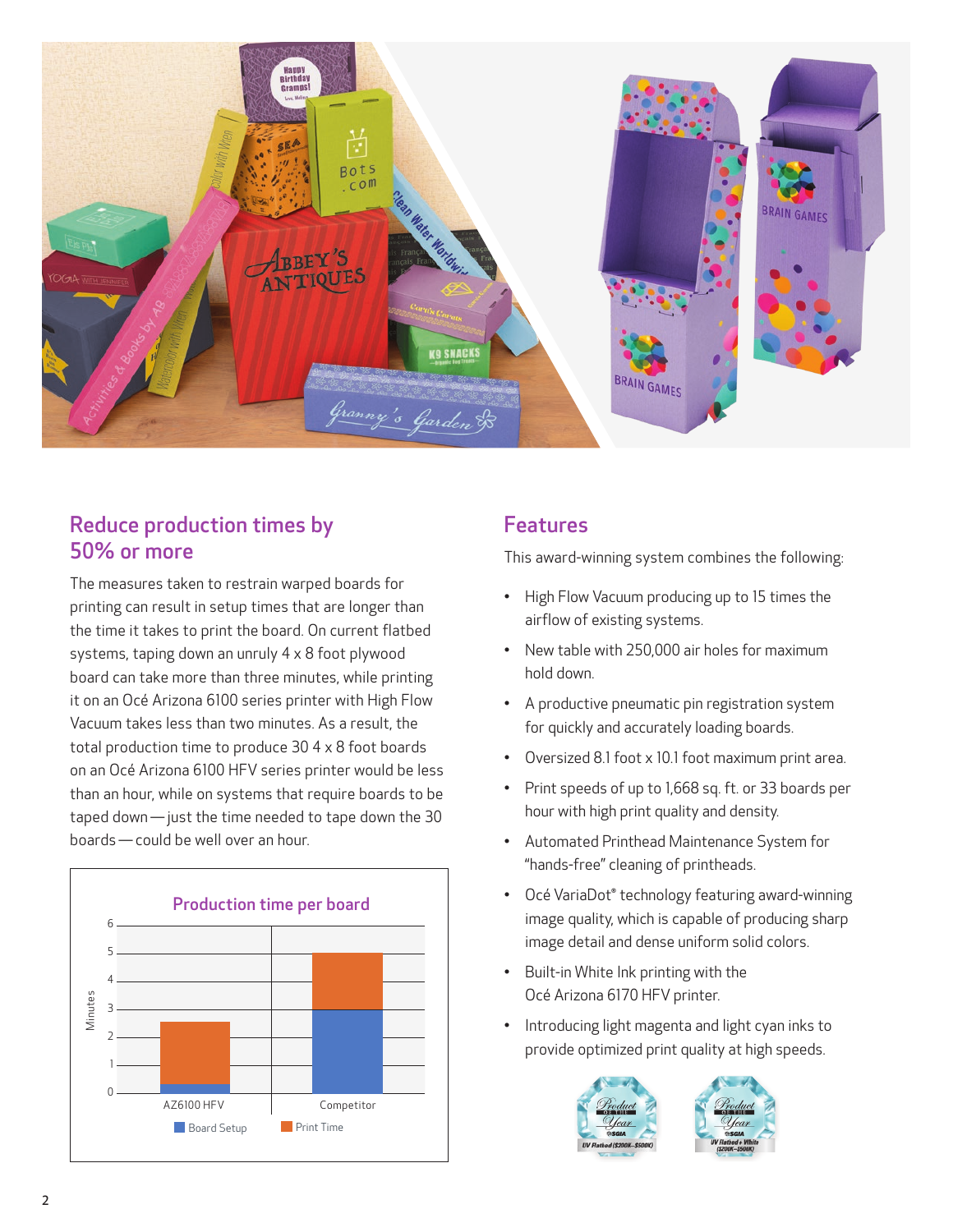## Océ VariaDot technology

Océ VariaDot technology features award-winning image quality suitable for POP/POS production, backlit images, exhibition graphics, industrial applications, and more to meet your diverse customer needs.

The Océ VariaDot technology available in every Océ Arizona printer simultaneously jets small 6, 12, and 18 picoliter droplets for the production of sharp images and smooth quarter tones, as well as larger 24, 30, 36, and 42 picoliter droplets for the production of dense, uniform solid colors. The result is near-photographic quality with sharpness only before seen at resolutions of 1,440 dpi or higher. The Océ Arizona 6100 HFV printers take Océ VariaDot technology even a step further with the introduction of light magenta and light cyan inks that deliver our highest quality yet.

| <b>TECHNOLOGY</b>                               |                                                                                                                                                                                                                    |
|-------------------------------------------------|--------------------------------------------------------------------------------------------------------------------------------------------------------------------------------------------------------------------|
| <b>Print Resolution</b>                         | 6-42 picoliters resulting in near photographic image quality capable of perfect 6 pt. text                                                                                                                         |
| <b>Writing Technology</b>                       | Piezoelectric inkjet using Océ VariaDot grayscale imaging technology; 6 x 636 nozzle printheads per channel:<br>· 22,896 nozzles (Océ Arizona 6160 HFV printer)<br>· 26,712 nozzles (Océ Arizona 6170 HFV printer) |
| <b>Ink System</b>                               | Océ IJC261 and IJC262 black, cyan, magenta, yellow, light cyan, light magenta UV curable inks packaged in three liter<br>quick-exchange pouches. White ink packaged in two liter, quick-exchange ink pouches.      |
| <b>System Design</b>                            | True flatbed architecture for optimized printing on rigid media, sheet media, or objects                                                                                                                           |
| <b>Print Modes and Speeds*</b>                  | Express: 1,668 ft. <sup>2</sup> /hr.; Production 1,076 ft. <sup>2</sup> /hr.; Quality 775 ft. <sup>2</sup> /hr.                                                                                                    |
| <b>RIGID MEDIA SUPPORT</b>                      |                                                                                                                                                                                                                    |
| <b>Maximum Media Size</b>                       | $98.4" \times 126" \times 1.0" (2.5 \times 3.2 \times 25.4 \text{ m})$                                                                                                                                             |
| <b>Maximum Print Area</b>                       | 98.8" × 126.4" (2.51 × 3.21 mm), edge-to-edge printing (full bleed)                                                                                                                                                |
| <b>Media Weight</b>                             | Up to 7 lb./ft. <sup>2</sup> (34 kg/m <sup>2</sup> )                                                                                                                                                               |
| <b>Pin Registration system</b>                  | 5 pins per print zone/10 pins total<br>Supported media size for pin registration: min. 23.6" x 31.5" (60 x 80 cm) to max. 98.4" x 120" (250 x 305 cm)                                                              |
| <b>GEOMETRIC ACCURACY</b>                       |                                                                                                                                                                                                                    |
|                                                 | Measured Over<br>Max Error                                                                                                                                                                                         |
| <b>Line Width</b>                               | 2.5 <sub>m</sub><br>$\pm 0.8$ mm                                                                                                                                                                                   |
| <b>Line Length</b>                              | 3.05 <sub>m</sub><br>$±1.0$ mm                                                                                                                                                                                     |
| Line Straightness/Width                         | 2.5 <sub>m</sub><br>$0.7$ mm                                                                                                                                                                                       |
| Line Straightness/Length                        | 3.05 <sub>m</sub><br>$0.7$ mm                                                                                                                                                                                      |
| <b>Diagonal Error</b>                           | $3.05 \times 2.5$ m<br>$1.0 \text{ mm}$                                                                                                                                                                            |
| <b>INTERFACE AND SOFTWARE</b>                   |                                                                                                                                                                                                                    |
| Connectivity                                    | 10/100/1000 Base-T                                                                                                                                                                                                 |
| <b>Image Processing</b>                         | ONYX® Thrive™ v12.2 or greater                                                                                                                                                                                     |
| <b>OPERATING ENVIRONMENT</b>                    |                                                                                                                                                                                                                    |
| <b>Power Requirements</b>                       | Printer: 3-phase, 50/60 Hz, 200 to 240 VAC, 20A (Delta) or 3-phase, 50/60 Hz, 347 to 415 VAC, 11A (Wye)<br>Pumps: 3-phase, 208VAC, 60 Hz, 45A/phase Delta OR 400VAC, 50 Hz, 20A/phase Wye, 10kW max                |
|                                                 | Regulated, clean dry air by use of:<br>• Coalescing filter, air regulator (set to 105 psi), 1/2" OD air tubing - connects regulator to printer                                                                     |
| <b>Compressed Air</b><br>(Supplied by Customer) | Flow requirements:<br>· Maximum pressure: 120 psi (827 kPa)<br>• Peak Flow: 12 ft. <sup>3</sup> /m at 100 psi (340 l/m at 690 kPa)<br>• Continuous Flow: 2 ft. <sup>3</sup> /m at 100 psi (28 l/m at 690 kPa)      |
| <b>Temperature</b>                              | 65° to 86° F (18° to 30°C)                                                                                                                                                                                         |
| <b>RH</b>                                       | 30 - 70%, non-condensing (certain media may require a smaller RH operating range)                                                                                                                                  |
| <b>Operating Altitude</b>                       | 6,560 feet (2,000 m) above sea level                                                                                                                                                                               |
| <b>SIZE AND WEIGHT</b>                          | High Flow Vacuum Pump Enclosure<br>Printer                                                                                                                                                                         |
| <b>Dimensions</b>                               | 225.2" x 189.8" (5.72 x 4.82 m)<br>94.1" x 29.8" x 29.9" (2.39 x .76 x .76 m)                                                                                                                                      |
| Weight                                          | 4,784 lb. (2,170 kg)<br>1,378 lb. (625 kg)                                                                                                                                                                         |
| <b>Table Height</b>                             | $35.2" - 36" (0.895 - 0.915)$<br><b>NA</b>                                                                                                                                                                         |
| <b>Overall Height</b>                           | 58.3" (48 m)<br><b>NA</b>                                                                                                                                                                                          |
| <b>OPTIONS</b>                                  |                                                                                                                                                                                                                    |
| 1-channel Upgrade                               | Converts the Océ Arizona 6160 HFV printer to an Océ Arizona 6170 HFV printer (adds White Ink capability)                                                                                                           |
| <b>SERVICE AND SUPPORT</b>                      |                                                                                                                                                                                                                    |
| <b>Service and Support</b>                      | Canon Solutions America offers several contract options turned to your individual needs to ensure the highest printer uptime.                                                                                      |

\* Quoted print speeds are based on print time from first to last pixel printed utilizing maximum image area. Specifications subject to change without notice.